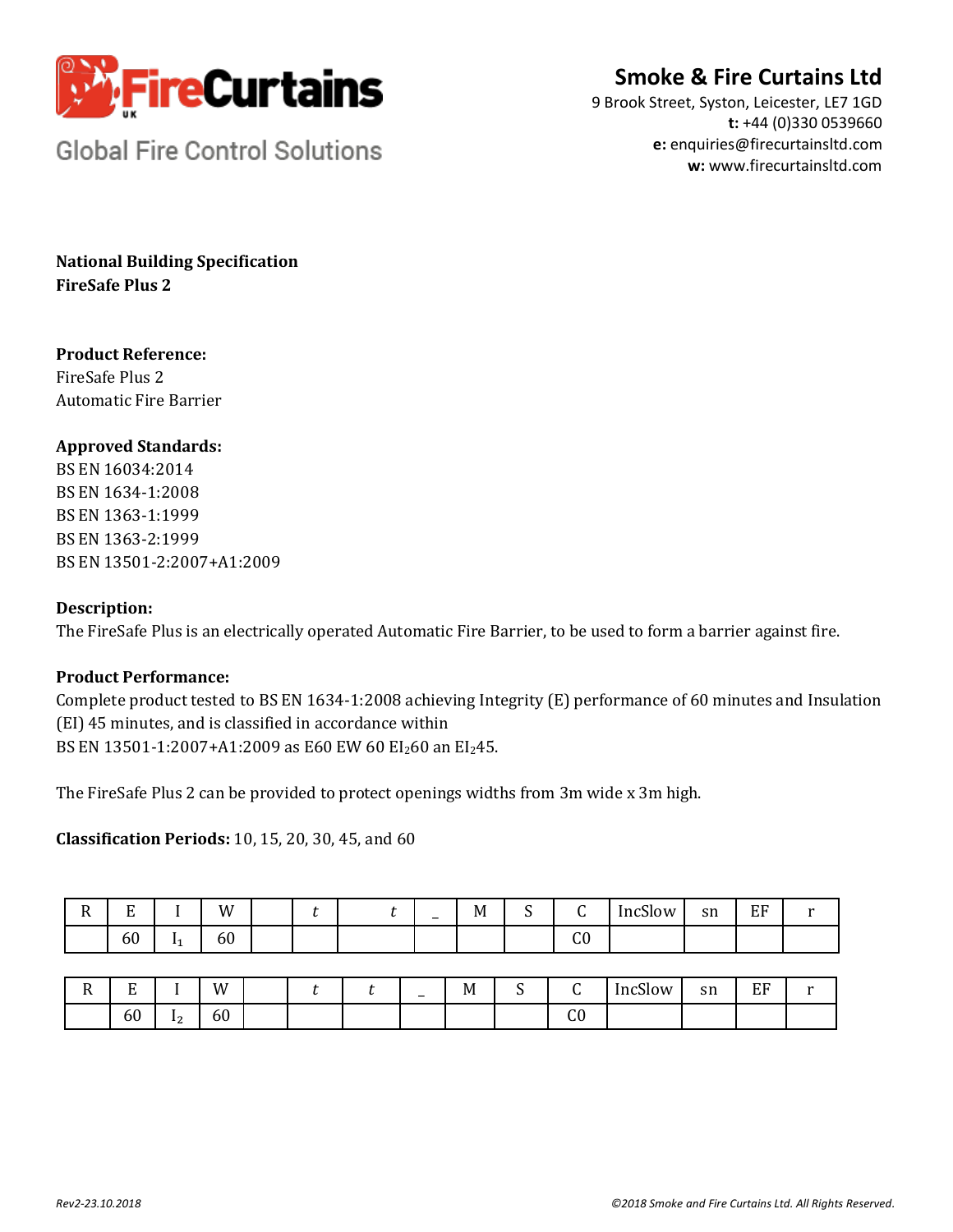

# **Smoke & Fire Curtains Ltd**

**Global Fire Control Solutions** 

9 Brook Street, Syston, Leicester, LE7 1GD **t:** +44 (0)330 0539660 **e:** enquiries@firecurtainsltd.com **w:** [www.firecurtainsltd.com](http://www.firecurtainsltd.com/)

### **General Description:**

The Automatic Fire Barrier head box is manufactured from 1.2 mm mild steel with removable cover plates allowing access to the fabric curtain rollers.

Standard head box sizes are 500 mm x 200 mm. A suitably weighted bottom bar is provided to prevent deflection and ensure correct operation under gravity.

The unique design incorporates two side by side systems with a 100 mm gap between each fabric curtain. This creates a thermal insulation in-between the two layers of fabric curtain trapping the heat in-between both elements to reduce the thermal heat and irradiance of heat transference on the non-fire safe side.

This provides an Insulation (EI) Automatic Fire Barrier so that occupants can pass by safety, on protected means of escape routes.

The system requires Promat 9 mm Supalux fire board to cover any exposed steel surfaces.

The system is designed so that either side of the Automatic Fire Barrier can be the safe or fire side.

### **Control System:**

The control panel [model CSV– 01 GFS] meets the following EU Directives: Low Voltage Directive 2006/95/EC and Electromagnetic Compatibility Directive 2004/108/EC.

Under normal operating conditions the Automatic Fire Barrier would be held in the retracted position via the motor brake operating at low voltage. Upon activation of the fire alarm the control panel will remove the power from the brake and the Automatic Fire Barrier will descend, under gravity and in a controlled manner. A dynamic braking system housed in the motor control circuit will control the speed of descent.

To retract the Automatic Fire Barrier, a 24Vdc supply powers the motor, which drives the Automatic Fire Barrier to the upper position. As the bottom bar interfaces with the head box, the limit setting holds the bottom bar in the retracted position.

Should the mains power fail to the control panel the supply is automatically switched to the integral standby battery. The Automatic Fire Barrier remains in the retracted position for up to 12 -24 hrs, depending on the size and weight of the curtain. The Automatic Fire Barrier will remain fully operational until the battery low voltage cut off facility reads a voltage of 21V, the Automatic Fire Barrier will then safely descend under gravity to its fire operational position.